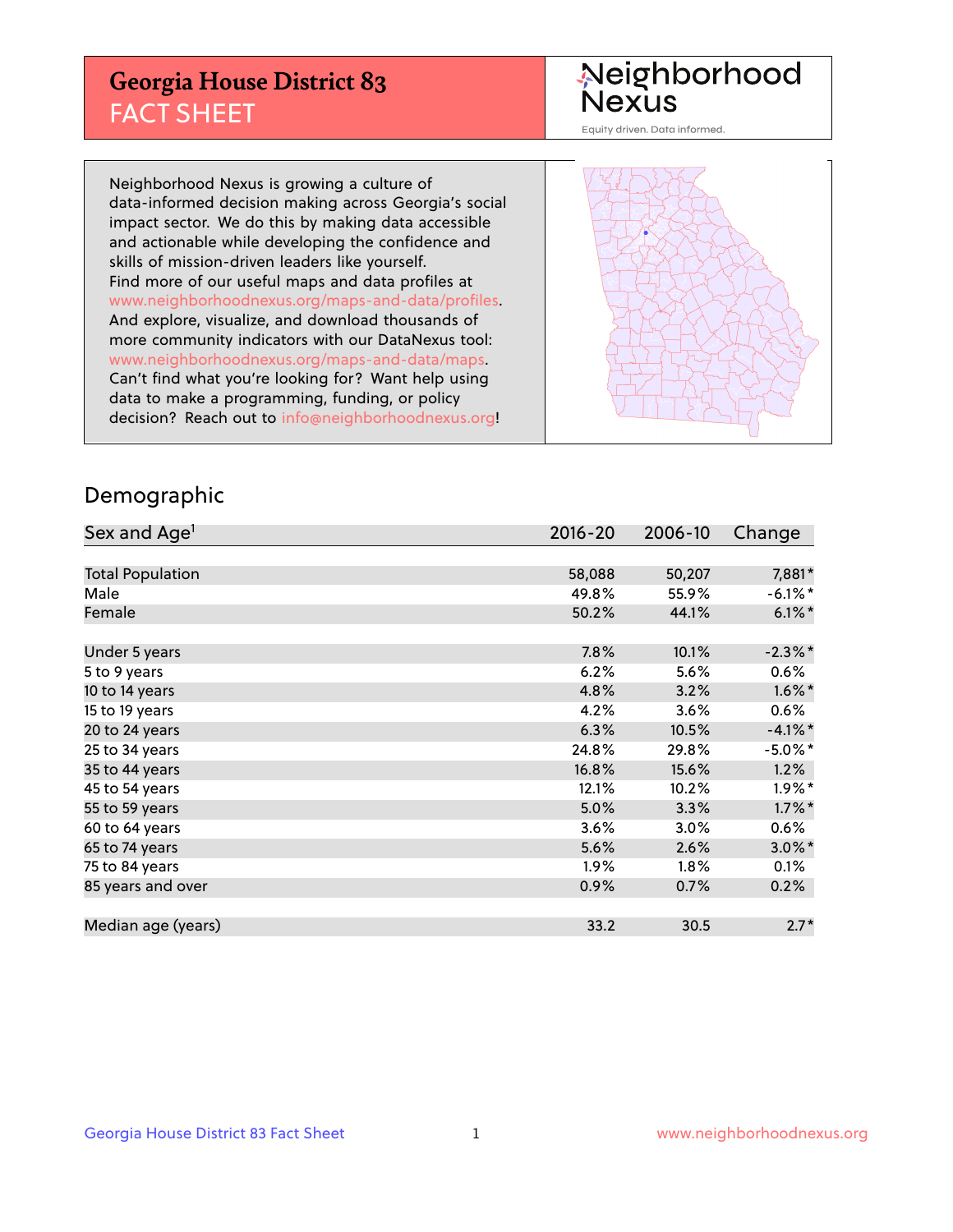## Demographic, continued...

| Race <sup>2</sup>                                            | $2016 - 20$ | 2006-10 | Change      |
|--------------------------------------------------------------|-------------|---------|-------------|
| <b>Total population</b>                                      | 58,088      | 50,207  | 7,881*      |
| One race                                                     | 92.7%       | 98.9%   | $-6.2%$ *   |
| White                                                        | 63.8%       | 62.1%   | 1.7%        |
| <b>Black or African American</b>                             | 14.3%       | 10.4%   | $3.9\%$ *   |
| American Indian and Alaska Native                            | 4.6%        | 0.2%    | 4.5%*       |
| Asian                                                        | 5.3%        | 5.2%    | 0.1%        |
| Native Hawaiian and Other Pacific Islander                   | 0.0%        | 0.0%    | 0.0%        |
| Some other race                                              | 4.6%        | 21.1%   | $-16.4%$ *  |
| Two or more races                                            | 7.3%        | 1.1%    | $6.2\%$     |
| Race alone or in combination with other race(s) <sup>3</sup> | $2016 - 20$ | 2006-10 | Change      |
| Total population                                             | 58,088      | 50,207  | 7,881*      |
| White                                                        | 66.4%       | 62.9%   | 3.5%        |
| <b>Black or African American</b>                             | 15.7%       | 10.7%   | $5.0\%$ *   |
| American Indian and Alaska Native                            | 9.3%        | 0.4%    | 8.9%*       |
| Asian                                                        | 6.4%        | 5.8%    | 0.6%        |
| Native Hawaiian and Other Pacific Islander                   | 0.1%        | 0.0%    | 0.1%        |
| Some other race                                              | 9.7%        | 21.3%   | $-11.6\%$ * |
| Hispanic or Latino and Race <sup>4</sup>                     | $2016 - 20$ | 2006-10 | Change      |
| Total population                                             | 58,088      | 50,207  | 7,881*      |
| Hispanic or Latino (of any race)                             | 30.3%       | 41.7%   | $-11.4\%$ * |
| Not Hispanic or Latino                                       | 69.7%       | 58.3%   | $11.4\%$ *  |
| White alone                                                  | 47.9%       | 42.0%   | $6.0\%$ *   |
| Black or African American alone                              | 14.0%       | 9.9%    | $4.1\%$ *   |
| American Indian and Alaska Native alone                      | 0.3%        | 0.1%    | 0.3%        |
| Asian alone                                                  | 5.3%        | 5.1%    | 0.2%        |
| Native Hawaiian and Other Pacific Islander alone             | 0.0%        | 0.0%    | 0.0%        |
| Some other race alone                                        | 0.2%        | 0.2%    | $-0.1%$     |
| Two or more races                                            | 1.9%        | 1.0%    | 0.9%        |
| U.S. Citizenship Status <sup>5</sup>                         | $2016 - 20$ | 2006-10 | Change      |
| Foreign-born population                                      | 15,491      | 19,839  | $-4,349*$   |
| Naturalized U.S. citizen                                     | 25.9%       | 11.4%   | 14.5%*      |
| Not a U.S. citizen                                           | 74.1%       | 88.6%   | $-14.5%$ *  |
|                                                              |             |         |             |
| Citizen, Voting Age Population <sup>6</sup>                  | $2016 - 20$ | 2006-10 | Change      |
| Citizen, 18 and over population                              | 34,909      | 24,156  | 10,753*     |
| Male                                                         | 48.0%       | 50.5%   | $-2.6%$     |
| Female                                                       | 52.0%       | 49.5%   | 2.6%        |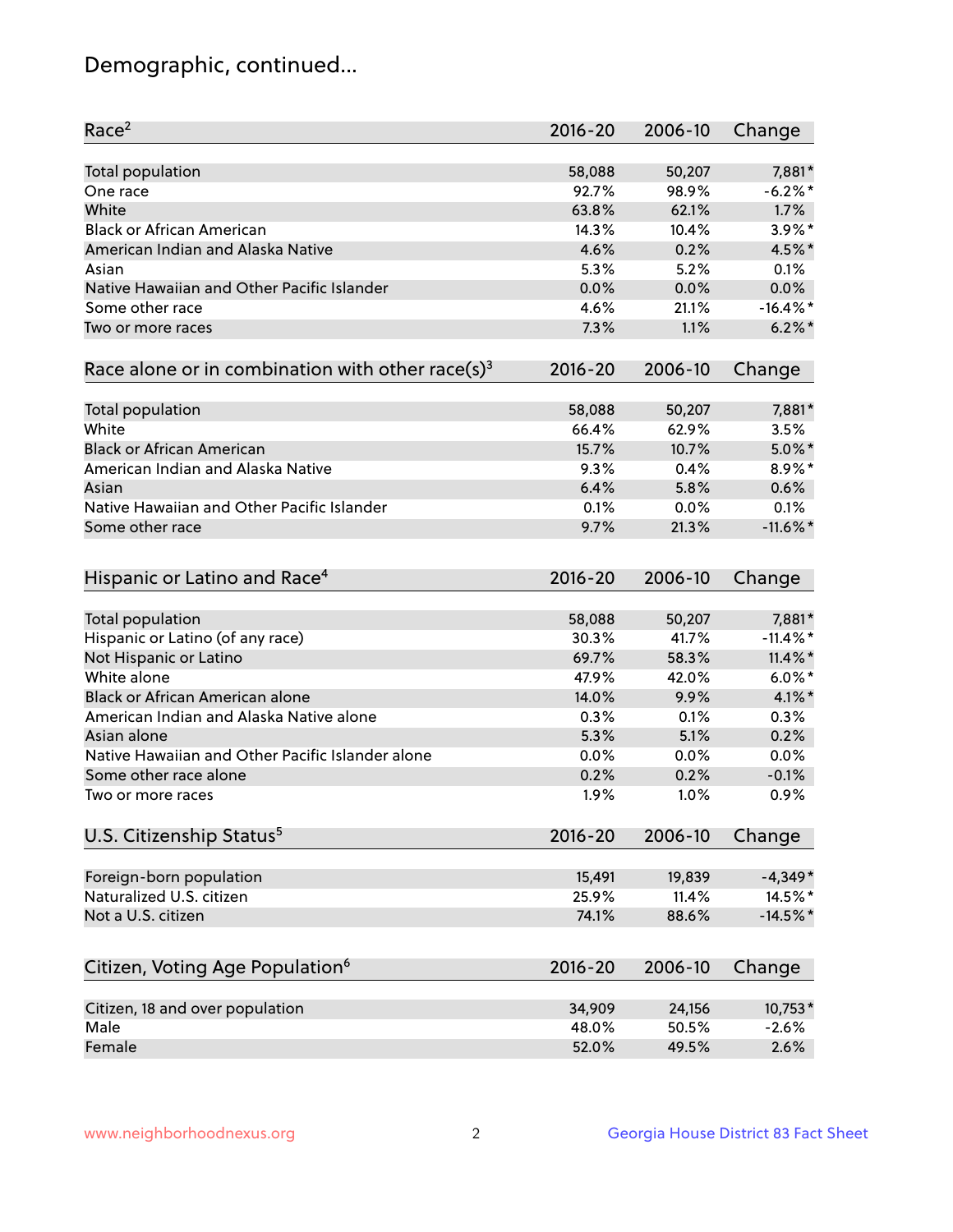#### Economic

| Income <sup>7</sup>                                 | $2016 - 20$ | 2006-10 | Change     |
|-----------------------------------------------------|-------------|---------|------------|
|                                                     |             |         |            |
| All households                                      | 24,357      | 19,673  | 4,684*     |
| Less than \$10,000                                  | 4.8%        | 7.6%    | $-2.8\%$ * |
| \$10,000 to \$14,999                                | 2.1%        | 4.8%    | $-2.7%$ *  |
| \$15,000 to \$24,999                                | 7.6%        | 11.2%   | $-3.5%$ *  |
| \$25,000 to \$34,999                                | 5.2%        | 8.2%    | $-2.9\%$ * |
| \$35,000 to \$49,999                                | 9.8%        | 16.5%   | $-6.8\%$ * |
| \$50,000 to \$74,999                                | 16.8%       | 17.0%   | $-0.2%$    |
| \$75,000 to \$99,999                                | 10.9%       | 10.3%   | 0.5%       |
| \$100,000 to \$149,999                              | 17.0%       | 12.1%   | 4.9%*      |
| \$150,000 to \$199,999                              | 8.9%        | 4.1%    | 4.7%*      |
| \$200,000 or more                                   | 17.0%       | 8.2%    | 8.8%*      |
| Median household income (dollars)                   | 83,640      | 52,183  | 31,458*    |
| Mean household income (dollars)                     | 124,013     | 78,748  | 45,264*    |
| With earnings                                       | 88.4%       | 88.0%   | 0.3%       |
| Mean earnings (dollars)                             | 129,197     | 80,641  | 48,555*    |
| <b>With Social Security</b>                         | 13.6%       | 10.3%   | $3.2\%$ *  |
| Mean Social Security income (dollars)               | 18,764      | 15,409  | $3,354*$   |
| With retirement income                              | 9.6%        | 6.2%    | $3.4\%$ *  |
| Mean retirement income (dollars)                    | 24,908      | 21,279  | 3,629      |
| With Supplemental Security Income                   | 2.1%        | $1.0\%$ | 1.1%       |
| Mean Supplemental Security Income (dollars)         | 3,997       | 7,068   | $-3,071$   |
| With cash public assistance income                  | 0.9%        | 0.5%    | 0.4%       |
| Mean cash public assistance income (dollars)        | $\mathbf 0$ | 5,255   | $-5,255$   |
| With Food Stamp/SNAP benefits in the past 12 months | 8.1%        | 3.7%    | 4.3%*      |
|                                                     |             |         |            |
| Families                                            | 11,775      | 8,749   | $3,026*$   |
| Less than \$10,000                                  | 3.5%        | 4.3%    | $-0.8%$    |
| \$10,000 to \$14,999                                | 2.0%        | 5.0%    | $-3.1%$    |
| \$15,000 to \$24,999                                | 9.4%        | 11.8%   | $-2.4%$    |
| \$25,000 to \$34,999                                | 5.5%        | 8.5%    | $-3.0%$    |
| \$35,000 to \$49,999                                | 8.1%        | 16.2%   | $-8.1\%$ * |
| \$50,000 to \$74,999                                | 9.8%        | 12.5%   | $-2.7%$    |
| \$75,000 to \$99,999                                | 8.4%        | 8.8%    | $-0.4%$    |
| \$100,000 to \$149,999                              | 15.8%       | 14.1%   | 1.7%       |
| \$150,000 to \$199,999                              | 10.2%       | 5.7%    | 4.5%       |
| \$200,000 or more                                   | 27.3%       | 13.0%   | 14.2%*     |
| Median family income (dollars)                      | 108,420     | 58,157  | 50,263*    |
| Mean family income (dollars)                        | 156,847     | 96,761  | 60,087*    |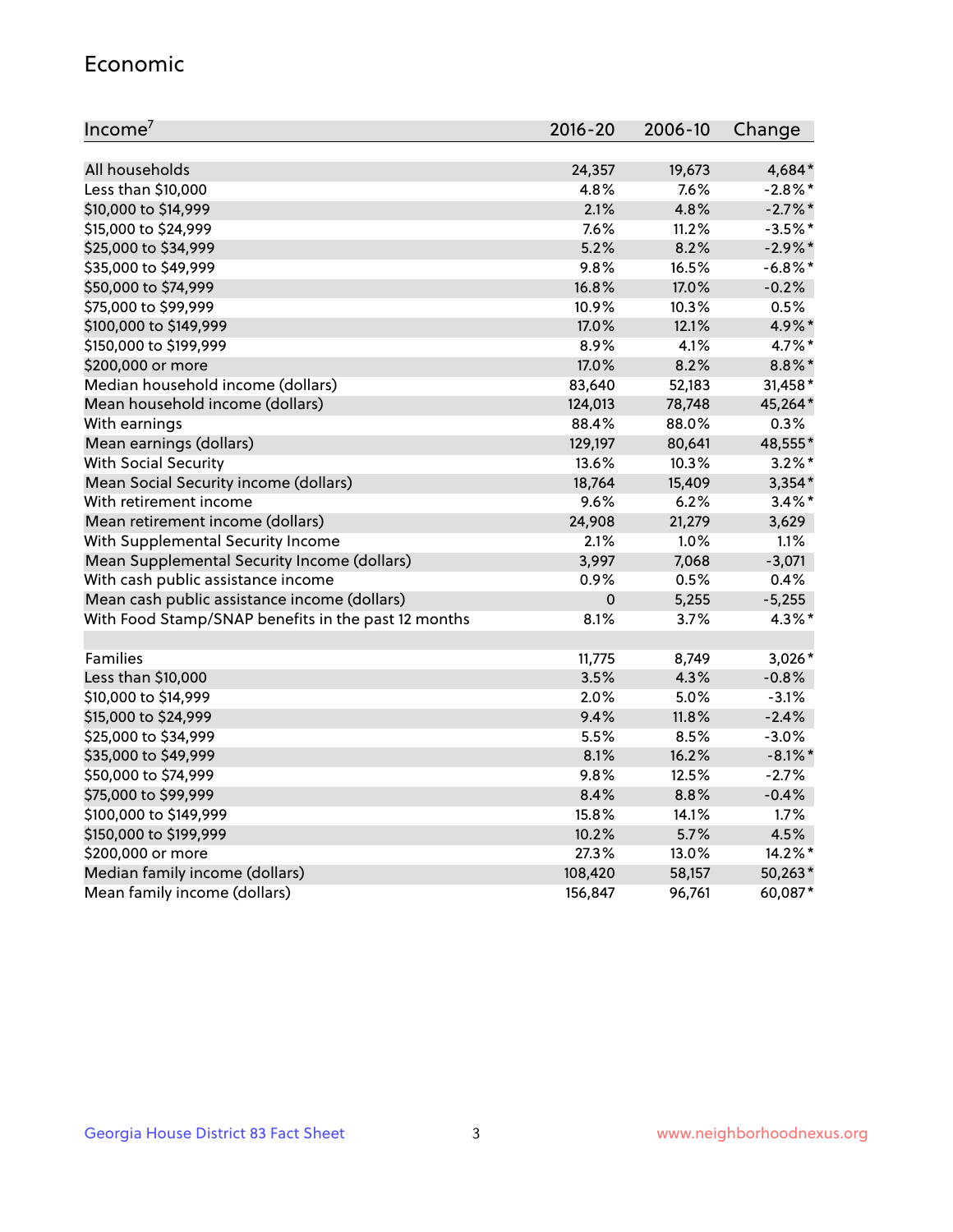## Economic, continued...

| Income, continued <sup>8</sup>                                        | $2016 - 20$ | 2006-10 | Change     |
|-----------------------------------------------------------------------|-------------|---------|------------|
|                                                                       |             |         |            |
| Nonfamily households                                                  | 12,582      | 10,924  | 1,658*     |
| Median nonfamily income (dollars)                                     | 68,861      | 44,715  | 24,146*    |
| Mean nonfamily income (dollars)                                       | 90,425      | 61,969  | 28,456*    |
| Median earnings for workers (dollars)                                 | 50,717      | 27,421  | 23,297*    |
| Median earnings for male full-time, year-round workers                | 62,954      | 38,617  | 24,337*    |
| (dollars)                                                             |             |         |            |
| Median earnings for female full-time, year-round workers<br>(dollars) | 62,768      | 42,175  | 20,593*    |
| Per capita income (dollars)                                           | 53,893      | 32,281  | $21,612*$  |
|                                                                       |             |         |            |
| Families and People Below Poverty Level <sup>9</sup>                  | 2016-20     | 2006-10 | Change     |
|                                                                       |             |         |            |
| <b>All families</b>                                                   | 12.6%       | 14.3%   | $-1.7%$    |
| With related children under 18 years                                  | 20.0%       | 25.4%   | $-5.5%$    |
| With related children under 5 years only                              | 8.5%        | 18.1%   | $-9.6%$    |
| Married couple families                                               | 6.7%        | 11.1%   | $-4.4%$    |
| With related children under 18 years                                  | 11.8%       | 22.7%   | $-10.9%$   |
| With related children under 5 years only                              | 6.9%        | 9.4%    | $-2.5%$    |
| Families with female householder, no husband present                  | 35.5%       | 27.1%   | 8.4%       |
| With related children under 18 years                                  | 41.4%       | 36.1%   | 5.3%       |
| With related children under 5 years only                              | 31.3%       | 40.7%   | $-9.4%$    |
| All people                                                            | 14.9%       | 19.6%   | $-4.7\%$ * |
| Under 18 years                                                        | 28.5%       | 33.6%   | $-5.1%$    |
| Related children under 18 years                                       | 28.3%       | 33.3%   | $-5.0%$    |
| Related children under 5 years                                        | 22.6%       | 32.2%   | $-9.6%$    |
| Related children 5 to 17 years                                        | 31.5%       | 34.3%   | $-2.8%$    |
| 18 years and over                                                     | 11.2%       | 16.0%   | $-4.8%$    |
| 18 to 64 years                                                        | 10.9%       | 16.0%   | $-5.1\%$ * |
| 65 years and over                                                     | 13.1%       | 15.4%   | $-2.3%$    |
| People in families                                                    | 16.1%       | 18.7%   | $-2.6%$    |
| Unrelated individuals 15 years and over                               | 12.7%       | 21.1%   | $-8.4\%$ * |
|                                                                       |             |         |            |
| Non-Hispanic white people                                             | 4.5%        | 6.1%    | $-1.7%$    |
| Black or African-American people                                      | 17.1%       | 14.7%   | 2.4%       |
| Asian people                                                          | 21.6%       | 17.1%   | 4.5%       |
| Hispanic or Latino people                                             | 29.2%       | 35.2%   | $-6.0%$    |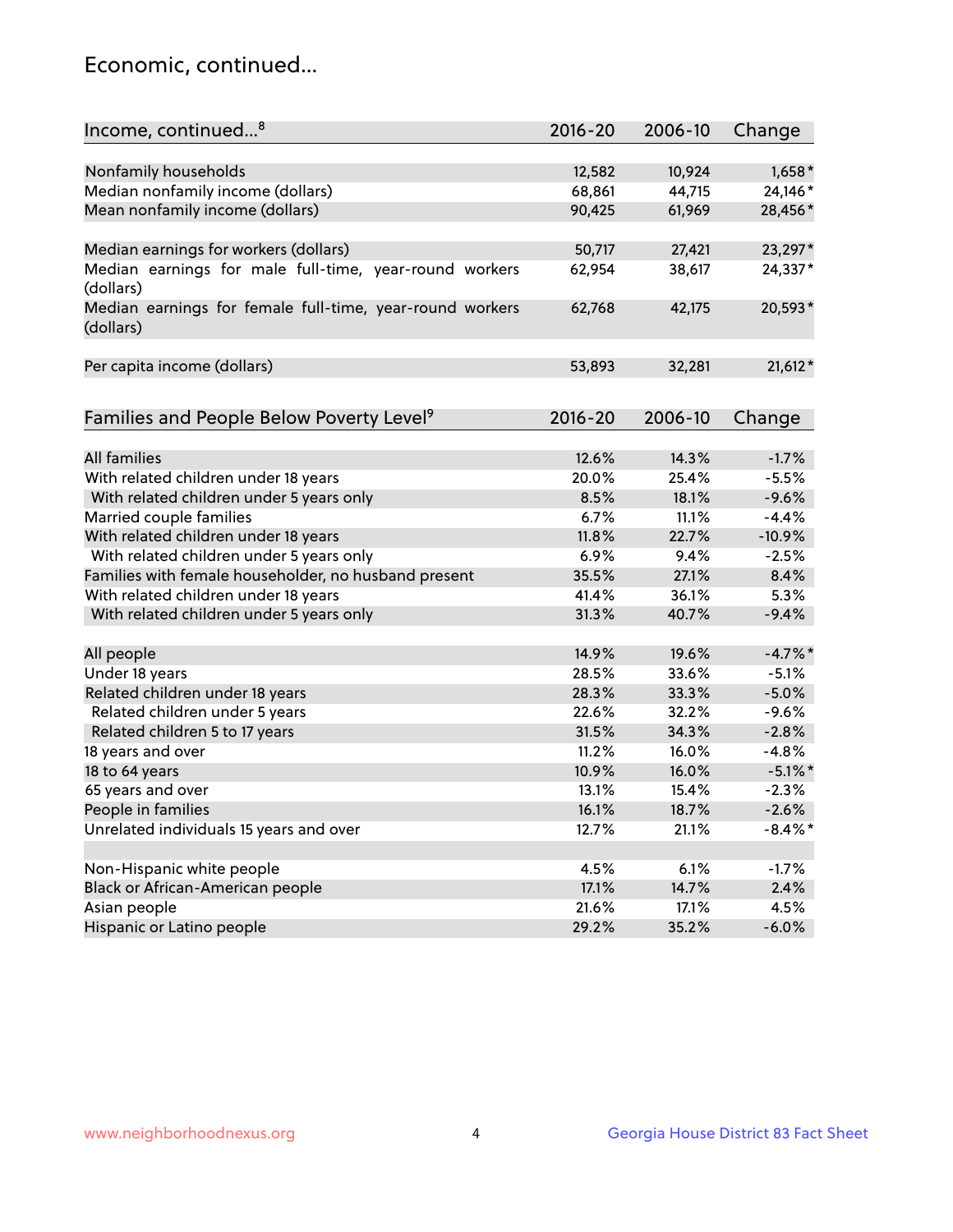## Employment

| Employment Status <sup>10</sup>                                                               | $2016 - 20$ | 2006-10 | Change      |
|-----------------------------------------------------------------------------------------------|-------------|---------|-------------|
|                                                                                               |             |         |             |
| Population 16 years and over                                                                  | 46,507      | 40,316  | $6,191*$    |
| In labor force                                                                                | 80.4%       | 77.5%   | 2.9%        |
| Civilian labor force                                                                          | 80.3%       | 77.5%   | 2.8%        |
| Employed                                                                                      | 78.0%       | 72.7%   | $5.3\%$ *   |
| Unemployed                                                                                    | 2.3%        | 4.8%    | $-2.5%$     |
| <b>Armed Forces</b>                                                                           | 0.2%        | 0.0%    | 0.1%        |
| Not in labor force                                                                            | 19.6%       | 22.5%   | $-2.9%$     |
| Civilian labor force                                                                          | 37,326      | 31,245  | $6,081*$    |
|                                                                                               | 2.9%        |         |             |
| <b>Unemployment Rate</b>                                                                      |             | 6.2%    | $-3.3%$     |
| Females 16 years and over                                                                     | 23,175      | 17,370  | 5,805*      |
| In labor force                                                                                | 73.2%       | 66.3%   | 6.9%        |
| Civilian labor force                                                                          | 73.1%       | 66.3%   | 6.9%        |
| Employed                                                                                      | 70.6%       | 62.1%   | 8.5%        |
|                                                                                               |             |         |             |
| Own children of the householder under 6 years                                                 | 5,348       | 5,538   | $-190$      |
| All parents in family in labor force                                                          | 68.0%       | 53.5%   | 14.5%*      |
| Own children of the householder 6 to 17 years                                                 | 6,499       | 4,185   | $2,314*$    |
| All parents in family in labor force                                                          | 65.0%       | 63.1%   | 1.8%        |
|                                                                                               |             |         |             |
| Industry <sup>11</sup>                                                                        | $2016 - 20$ | 2006-10 | Change      |
|                                                                                               |             |         |             |
| Civilian employed population 16 years and over                                                | 36,260      | 29,311  | $6,948*$    |
| Agriculture, forestry, fishing and hunting, and mining                                        | 0.3%        | 0.0%    | 0.2%        |
| Construction                                                                                  | 9.7%        | 19.9%   | $-10.2\%$ * |
| Manufacturing                                                                                 | 5.3%        | 6.7%    | $-1.5%$     |
| Wholesale trade                                                                               | 3.7%        | 2.7%    | 1.1%        |
| Retail trade                                                                                  | 7.9%        | 8.1%    | $-0.2%$     |
| Transportation and warehousing, and utilities                                                 | 2.1%        | 2.9%    | $-0.8%$     |
| Information                                                                                   | 3.1%        | 4.2%    | $-1.2%$     |
| Finance and insurance, and real estate and rental and leasing                                 | 10.8%       | 9.1%    | 1.7%        |
| Professional, scientific, and management, and administrative<br>and waste management services | 24.3%       | 15.5%   | $8.8\%*$    |
| Educational services, and health care and social assistance                                   | 14.3%       | 12.5%   | $1.8\%$ *   |
| Arts, entertainment, and recreation, and accommodation and                                    | 10.3%       | 11.6%   | $-1.3%$     |
| food services                                                                                 |             |         |             |
| Other services, except public administration                                                  | 5.1%        | 4.3%    | 0.8%        |
| Public administration                                                                         | 3.1%        | 2.4%    | 0.8%        |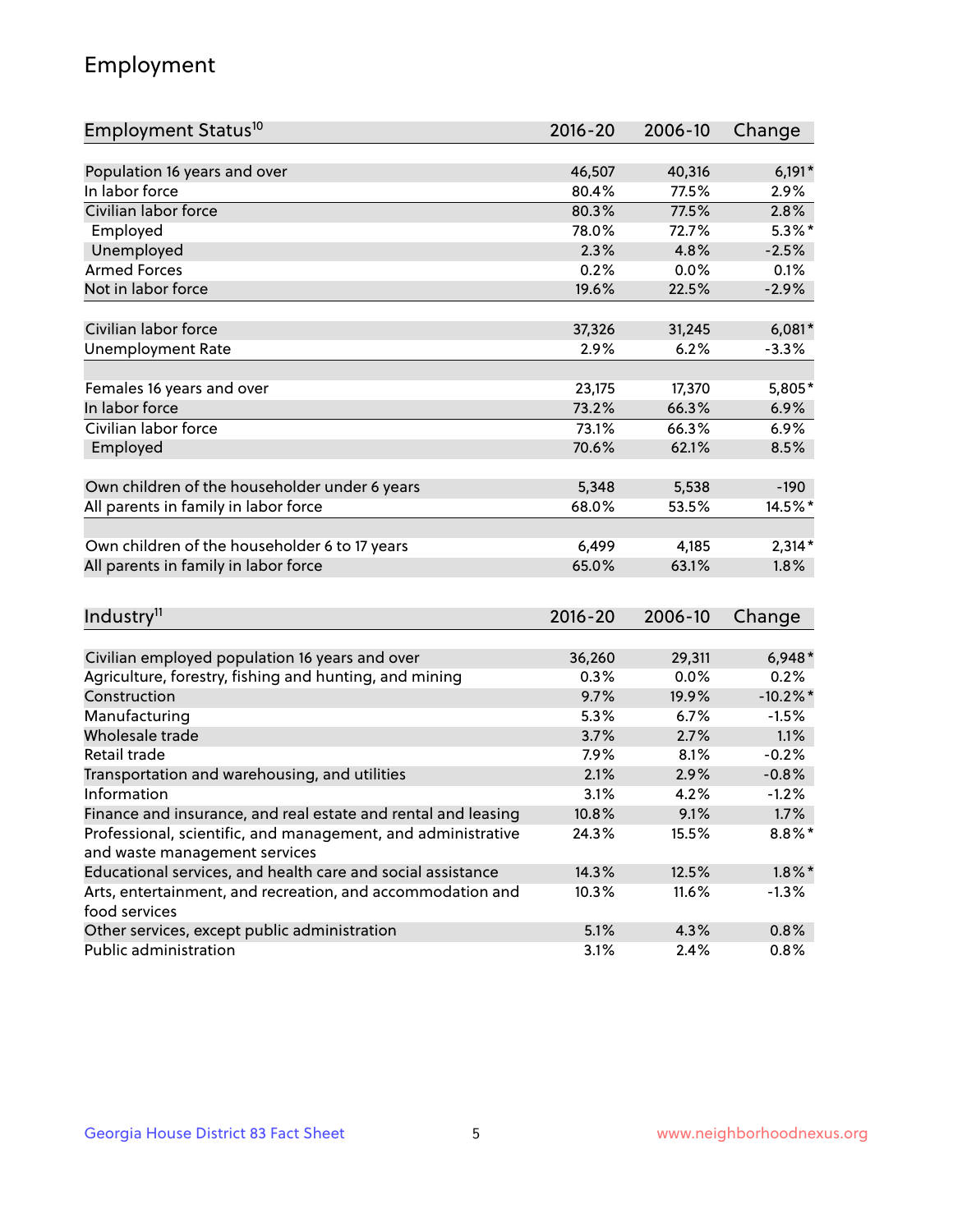## Employment, continued...

| Occupation <sup>12</sup>                                     | $2016 - 20$ | 2006-10 | Change     |
|--------------------------------------------------------------|-------------|---------|------------|
| Civilian employed population 16 years and over               | 36,260      | 29,311  | $6,948*$   |
| Management, business, science, and arts occupations          | 52.8%       | 36.2%   | $16.6\%$ * |
| Service occupations                                          | 15.4%       | 16.0%   | $-0.7%$    |
| Sales and office occupations                                 | 15.8%       | 20.9%   | $-5.1\%$ * |
| and<br>Natural<br>resources,<br>construction,<br>maintenance | 9.9%        | 20.2%   | $-10.3%$   |
| occupations                                                  |             |         |            |
| Production, transportation, and material moving occupations  | 6.1%        | 6.7%    | $-0.5%$    |
| Class of Worker <sup>13</sup>                                | $2016 - 20$ | 2006-10 | Change     |
|                                                              |             |         |            |
| Civilian employed population 16 years and over               | 36,260      | 29,311  | $6,948*$   |
| Private wage and salary workers                              | 89.1%       | 83.4%   | 5.7%       |
| Government workers                                           | 7.2%        | 6.7%    | 0.5%       |
| Self-employed in own not incorporated business workers       | 3.4%        | 9.6%    | $-6.1\%$ * |
| Unpaid family workers                                        | 0.3%        | 0.3%    | $-0.1%$    |
| Job Flows <sup>14</sup>                                      | 2019        | 2010    | Change     |
|                                                              |             |         |            |
| Total Jobs in district                                       | 43,566      | 37,495  | 6,071      |
| Held by residents of district                                | 3.6%        | 3.0%    | 0.6%       |
| Held by non-residents of district                            | 96.4%       | 97.0%   | $-0.6%$    |
| Jobs by Industry Sector <sup>15</sup>                        | 2019        | 2010    | Change     |
|                                                              |             |         |            |
| Total Jobs in district                                       | 43,566      | 37,495  | 6,071      |
| Goods Producing sectors                                      | 9.0%        | 7.1%    | 1.9%       |
| Trade, Transportation, and Utilities sectors                 | 22.7%       | 16.5%   | 6.3%       |
| All Other Services sectors                                   | 68.3%       | 76.4%   | $-8.1%$    |
| Total Jobs in district held by district residents            | 1,561       | 1,136   | 425        |
|                                                              |             |         | 0.3%       |
| <b>Goods Producing sectors</b>                               | 9.0%        | 8.7%    |            |
| Trade, Transportation, and Utilities sectors                 | 17.9%       | 16.5%   | 1.4%       |
| All Other Services sectors                                   | 73.1%       | 74.8%   | $-1.7%$    |
| Jobs by Earnings <sup>16</sup>                               | 2019        | 2010    | Change     |
|                                                              |             |         |            |
| Total Jobs in district                                       | 43,566      | 37,495  | 6,071      |
| Jobs with earnings \$1250/month or less                      | 16.5%       | 17.8%   | $-1.3%$    |
| Jobs with earnings \$1251/month to \$3333/month              | 26.6%       | 35.9%   | $-9.3%$    |
| Jobs with earnings greater than \$3333/month                 | 56.9%       | 46.3%   | 10.6%      |
| Total Jobs in district held by district residents            | 1,561       | 1,136   | 425        |
| Jobs with earnings \$1250/month or less                      | 20.2%       | 23.8%   | $-3.6%$    |
|                                                              |             |         | $-11.6%$   |
| Jobs with earnings \$1251/month to \$3333/month              | 25.2%       | 36.8%   |            |
| Jobs with earnings greater than \$3333/month                 | 54.6%       | 39.4%   | 15.1%      |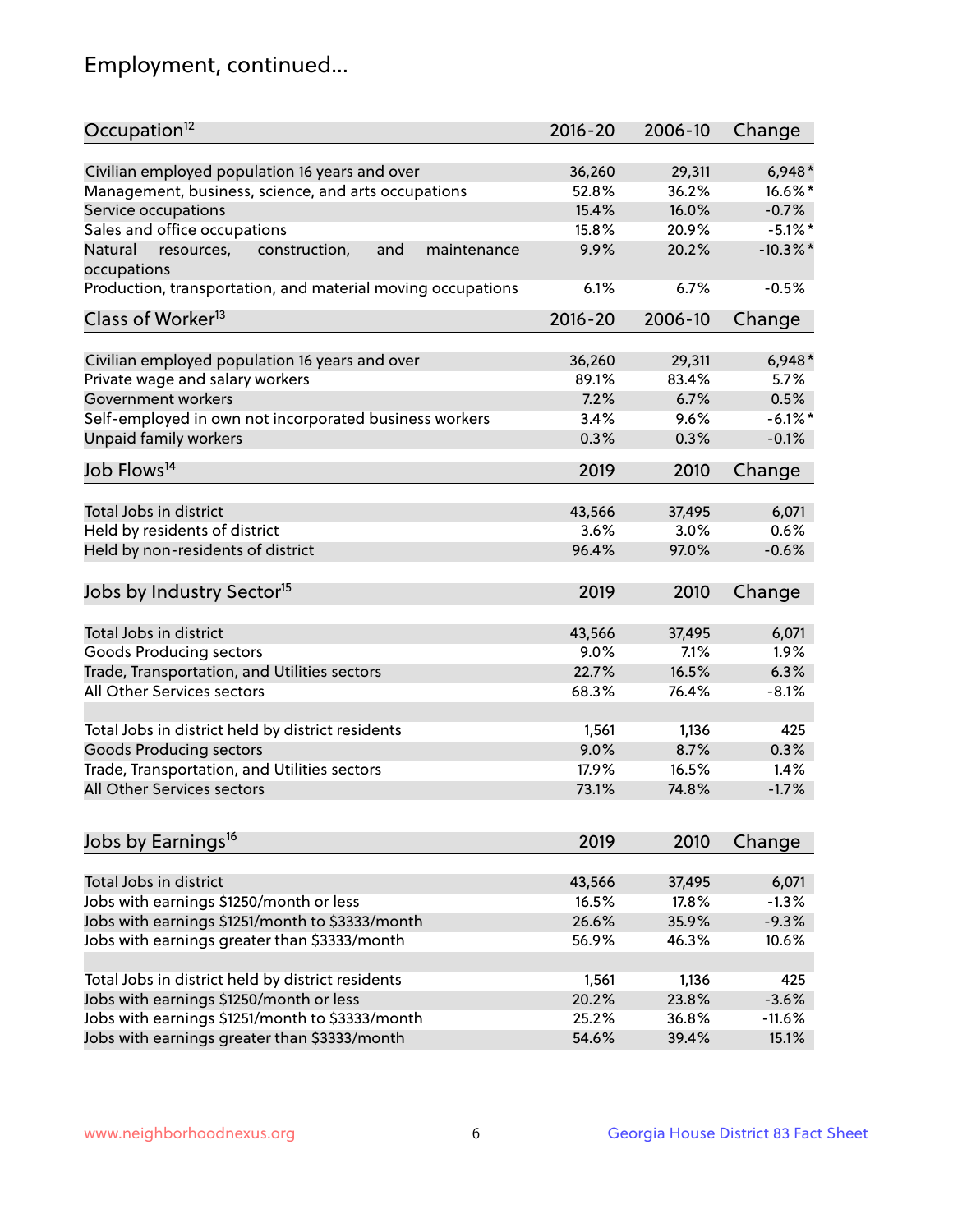## Employment, continued...

| 6,071   |
|---------|
| 2.1%    |
| $-6.8%$ |
| 4.7%    |
|         |
| 425     |
| 2.8%    |
| $-6.9%$ |
| 4.1%    |
|         |

#### Education

| School Enrollment <sup>18</sup>                | $2016 - 20$ | 2006-10 | Change     |
|------------------------------------------------|-------------|---------|------------|
|                                                |             |         |            |
| Population 3 years and over enrolled in school | 12,317      | 8,862   | $3,455*$   |
| Nursery school, preschool                      | 9.0%        | 8.7%    | $0.3\%$    |
| Kindergarten                                   | 7.7%        | 4.3%    | 3.4%       |
| Elementary school (grades 1-8)                 | 40.3%       | 39.4%   | $0.9\%$    |
| High school (grades 9-12)                      | 14.7%       | 8.5%    | $6.2\%$ *  |
| College or graduate school                     | 28.2%       | 39.0%   | $-10.8%$   |
| Educational Attainment <sup>19</sup>           | $2016 - 20$ | 2006-10 | Change     |
|                                                |             |         |            |
| Population 25 years and over                   | 41,021      | 33,620  | $7,401*$   |
| Less than 9th grade                            | 9.9%        | 16.2%   | $-6.3\%$ * |
| 9th to 12th grade, no diploma                  | 5.8%        | 7.2%    | $-1.4%$    |
| High school graduate (includes equivalency)    | 12.7%       | 17.4%   | $-4.6\%$ * |
| Some college, no degree                        | 8.7%        | 11.1%   | $-2.4%$    |
| Associate's degree                             | 4.1%        | 3.8%    | $0.3\%$    |
| Bachelor's degree                              | 34.0%       | 29.5%   | 4.6%*      |
| Graduate or professional degree                | 24.7%       | 14.8%   | $9.9%$ *   |
|                                                |             |         |            |
| Percent high school graduate or higher         | 84.3%       | 76.5%   | $7.7\%$ *  |
| Percent bachelor's degree or higher            | 58.8%       | 44.3%   | $14.5\%$ * |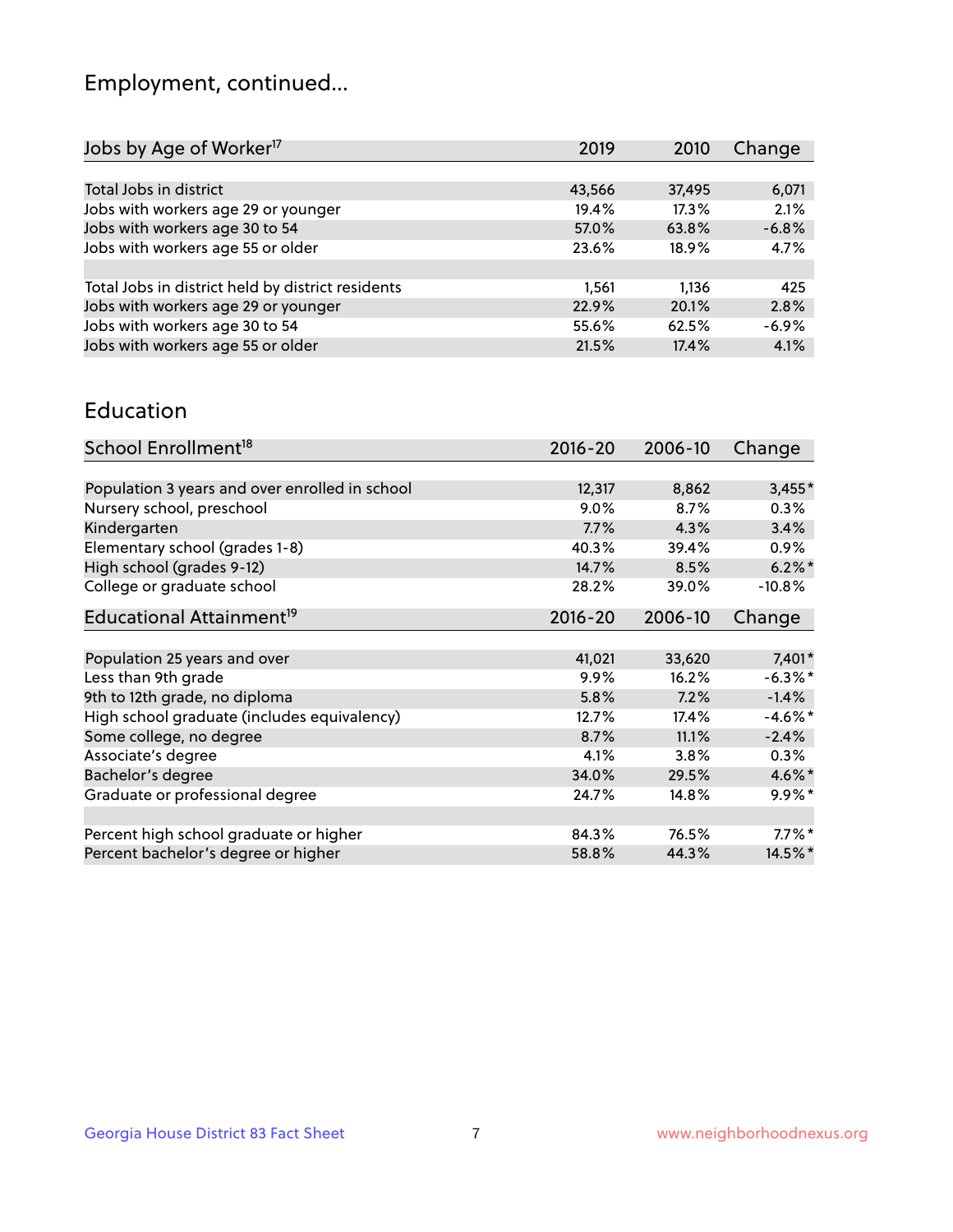## Housing

| <b>Total households</b><br>24,357<br>4,684*<br>19,673<br>Family households (families)<br>48.3%<br>44.5%<br>$3.9\%$ *<br>22.2%<br>20.8%<br>1.4%<br>With own children under 18 years<br>Married-couple family<br>4.9%*<br>36.0%<br>31.1%<br>With own children of the householder under 18 years<br>16.1%<br>$2.4\%$ *<br>13.7%<br>Male householder, no wife present, family<br>3.8%<br>5.4%<br>$-1.6%$<br>With own children of the householder under 18 years<br>1.7%<br>$-0.8%$<br>2.5%<br>Female householder, no husband present, family<br>8.6%<br>8.0%<br>0.6%<br>With own children of the householder under 18 years<br>4.3%<br>4.5%<br>$-0.2%$<br>Nonfamily households<br>$-3.9\%$ *<br>51.7%<br>55.5%<br>Householder living alone<br>38.1%<br>41.0%<br>$-2.9%$<br>6.3%<br>65 years and over<br>5.0%<br>1.4%<br>23.1%<br>Households with one or more people under 18 years<br>24.5%<br>1.4%<br>Households with one or more people 65 years and over<br>14.7%<br>9.9%<br>4.8%*<br>Average household size<br>2.36<br>2.50<br>$-0.15$<br>Average family size<br>3.15<br>$-0.32$<br>3.47<br>Housing Occupancy <sup>21</sup><br>$2016 - 20$<br>2006-10<br>Change<br>Total housing units<br>26,680<br>4,282*<br>22,398<br>Occupied housing units<br>91.3%<br>87.8%<br>$3.5%$ *<br>Vacant housing units<br>8.7%<br>$-3.5%$ *<br>12.2%<br>$-4.6$<br>1.3<br>5.9<br>Homeowner vacancy rate<br>6.5<br>9.7<br>$-3.2$<br>Units in Structure <sup>22</sup><br>2016-20<br>2006-10<br>Change<br>Total housing units<br>26,680<br>22,398<br>4,282*<br>1-unit, detached<br>33.7%<br>34.3%<br>$-0.6%$<br>9.3%<br>6.9%<br>$2.4\%$ *<br>1-unit, attached<br>2.2%<br>$-0.7%$<br>2 units<br>1.5%<br>5.2%<br>5.8%<br>$-0.6%$<br>3 or 4 units<br>$-9.9%$ *<br>5 to 9 units<br>10.6%<br>20.6% | Households by Type <sup>20</sup> | 2016-20 | 2006-10 | Change |
|-------------------------------------------------------------------------------------------------------------------------------------------------------------------------------------------------------------------------------------------------------------------------------------------------------------------------------------------------------------------------------------------------------------------------------------------------------------------------------------------------------------------------------------------------------------------------------------------------------------------------------------------------------------------------------------------------------------------------------------------------------------------------------------------------------------------------------------------------------------------------------------------------------------------------------------------------------------------------------------------------------------------------------------------------------------------------------------------------------------------------------------------------------------------------------------------------------------------------------------------------------------------------------------------------------------------------------------------------------------------------------------------------------------------------------------------------------------------------------------------------------------------------------------------------------------------------------------------------------------------------------------------------------------------------------------------------------------------------------------------------------------------------|----------------------------------|---------|---------|--------|
|                                                                                                                                                                                                                                                                                                                                                                                                                                                                                                                                                                                                                                                                                                                                                                                                                                                                                                                                                                                                                                                                                                                                                                                                                                                                                                                                                                                                                                                                                                                                                                                                                                                                                                                                                                         |                                  |         |         |        |
|                                                                                                                                                                                                                                                                                                                                                                                                                                                                                                                                                                                                                                                                                                                                                                                                                                                                                                                                                                                                                                                                                                                                                                                                                                                                                                                                                                                                                                                                                                                                                                                                                                                                                                                                                                         |                                  |         |         |        |
|                                                                                                                                                                                                                                                                                                                                                                                                                                                                                                                                                                                                                                                                                                                                                                                                                                                                                                                                                                                                                                                                                                                                                                                                                                                                                                                                                                                                                                                                                                                                                                                                                                                                                                                                                                         |                                  |         |         |        |
|                                                                                                                                                                                                                                                                                                                                                                                                                                                                                                                                                                                                                                                                                                                                                                                                                                                                                                                                                                                                                                                                                                                                                                                                                                                                                                                                                                                                                                                                                                                                                                                                                                                                                                                                                                         |                                  |         |         |        |
|                                                                                                                                                                                                                                                                                                                                                                                                                                                                                                                                                                                                                                                                                                                                                                                                                                                                                                                                                                                                                                                                                                                                                                                                                                                                                                                                                                                                                                                                                                                                                                                                                                                                                                                                                                         |                                  |         |         |        |
|                                                                                                                                                                                                                                                                                                                                                                                                                                                                                                                                                                                                                                                                                                                                                                                                                                                                                                                                                                                                                                                                                                                                                                                                                                                                                                                                                                                                                                                                                                                                                                                                                                                                                                                                                                         |                                  |         |         |        |
|                                                                                                                                                                                                                                                                                                                                                                                                                                                                                                                                                                                                                                                                                                                                                                                                                                                                                                                                                                                                                                                                                                                                                                                                                                                                                                                                                                                                                                                                                                                                                                                                                                                                                                                                                                         |                                  |         |         |        |
|                                                                                                                                                                                                                                                                                                                                                                                                                                                                                                                                                                                                                                                                                                                                                                                                                                                                                                                                                                                                                                                                                                                                                                                                                                                                                                                                                                                                                                                                                                                                                                                                                                                                                                                                                                         |                                  |         |         |        |
|                                                                                                                                                                                                                                                                                                                                                                                                                                                                                                                                                                                                                                                                                                                                                                                                                                                                                                                                                                                                                                                                                                                                                                                                                                                                                                                                                                                                                                                                                                                                                                                                                                                                                                                                                                         |                                  |         |         |        |
|                                                                                                                                                                                                                                                                                                                                                                                                                                                                                                                                                                                                                                                                                                                                                                                                                                                                                                                                                                                                                                                                                                                                                                                                                                                                                                                                                                                                                                                                                                                                                                                                                                                                                                                                                                         |                                  |         |         |        |
|                                                                                                                                                                                                                                                                                                                                                                                                                                                                                                                                                                                                                                                                                                                                                                                                                                                                                                                                                                                                                                                                                                                                                                                                                                                                                                                                                                                                                                                                                                                                                                                                                                                                                                                                                                         |                                  |         |         |        |
|                                                                                                                                                                                                                                                                                                                                                                                                                                                                                                                                                                                                                                                                                                                                                                                                                                                                                                                                                                                                                                                                                                                                                                                                                                                                                                                                                                                                                                                                                                                                                                                                                                                                                                                                                                         |                                  |         |         |        |
|                                                                                                                                                                                                                                                                                                                                                                                                                                                                                                                                                                                                                                                                                                                                                                                                                                                                                                                                                                                                                                                                                                                                                                                                                                                                                                                                                                                                                                                                                                                                                                                                                                                                                                                                                                         |                                  |         |         |        |
|                                                                                                                                                                                                                                                                                                                                                                                                                                                                                                                                                                                                                                                                                                                                                                                                                                                                                                                                                                                                                                                                                                                                                                                                                                                                                                                                                                                                                                                                                                                                                                                                                                                                                                                                                                         |                                  |         |         |        |
|                                                                                                                                                                                                                                                                                                                                                                                                                                                                                                                                                                                                                                                                                                                                                                                                                                                                                                                                                                                                                                                                                                                                                                                                                                                                                                                                                                                                                                                                                                                                                                                                                                                                                                                                                                         |                                  |         |         |        |
|                                                                                                                                                                                                                                                                                                                                                                                                                                                                                                                                                                                                                                                                                                                                                                                                                                                                                                                                                                                                                                                                                                                                                                                                                                                                                                                                                                                                                                                                                                                                                                                                                                                                                                                                                                         |                                  |         |         |        |
|                                                                                                                                                                                                                                                                                                                                                                                                                                                                                                                                                                                                                                                                                                                                                                                                                                                                                                                                                                                                                                                                                                                                                                                                                                                                                                                                                                                                                                                                                                                                                                                                                                                                                                                                                                         |                                  |         |         |        |
|                                                                                                                                                                                                                                                                                                                                                                                                                                                                                                                                                                                                                                                                                                                                                                                                                                                                                                                                                                                                                                                                                                                                                                                                                                                                                                                                                                                                                                                                                                                                                                                                                                                                                                                                                                         |                                  |         |         |        |
|                                                                                                                                                                                                                                                                                                                                                                                                                                                                                                                                                                                                                                                                                                                                                                                                                                                                                                                                                                                                                                                                                                                                                                                                                                                                                                                                                                                                                                                                                                                                                                                                                                                                                                                                                                         |                                  |         |         |        |
|                                                                                                                                                                                                                                                                                                                                                                                                                                                                                                                                                                                                                                                                                                                                                                                                                                                                                                                                                                                                                                                                                                                                                                                                                                                                                                                                                                                                                                                                                                                                                                                                                                                                                                                                                                         |                                  |         |         |        |
|                                                                                                                                                                                                                                                                                                                                                                                                                                                                                                                                                                                                                                                                                                                                                                                                                                                                                                                                                                                                                                                                                                                                                                                                                                                                                                                                                                                                                                                                                                                                                                                                                                                                                                                                                                         |                                  |         |         |        |
|                                                                                                                                                                                                                                                                                                                                                                                                                                                                                                                                                                                                                                                                                                                                                                                                                                                                                                                                                                                                                                                                                                                                                                                                                                                                                                                                                                                                                                                                                                                                                                                                                                                                                                                                                                         |                                  |         |         |        |
|                                                                                                                                                                                                                                                                                                                                                                                                                                                                                                                                                                                                                                                                                                                                                                                                                                                                                                                                                                                                                                                                                                                                                                                                                                                                                                                                                                                                                                                                                                                                                                                                                                                                                                                                                                         |                                  |         |         |        |
|                                                                                                                                                                                                                                                                                                                                                                                                                                                                                                                                                                                                                                                                                                                                                                                                                                                                                                                                                                                                                                                                                                                                                                                                                                                                                                                                                                                                                                                                                                                                                                                                                                                                                                                                                                         |                                  |         |         |        |
|                                                                                                                                                                                                                                                                                                                                                                                                                                                                                                                                                                                                                                                                                                                                                                                                                                                                                                                                                                                                                                                                                                                                                                                                                                                                                                                                                                                                                                                                                                                                                                                                                                                                                                                                                                         |                                  |         |         |        |
|                                                                                                                                                                                                                                                                                                                                                                                                                                                                                                                                                                                                                                                                                                                                                                                                                                                                                                                                                                                                                                                                                                                                                                                                                                                                                                                                                                                                                                                                                                                                                                                                                                                                                                                                                                         |                                  |         |         |        |
|                                                                                                                                                                                                                                                                                                                                                                                                                                                                                                                                                                                                                                                                                                                                                                                                                                                                                                                                                                                                                                                                                                                                                                                                                                                                                                                                                                                                                                                                                                                                                                                                                                                                                                                                                                         |                                  |         |         |        |
|                                                                                                                                                                                                                                                                                                                                                                                                                                                                                                                                                                                                                                                                                                                                                                                                                                                                                                                                                                                                                                                                                                                                                                                                                                                                                                                                                                                                                                                                                                                                                                                                                                                                                                                                                                         | Rental vacancy rate              |         |         |        |
|                                                                                                                                                                                                                                                                                                                                                                                                                                                                                                                                                                                                                                                                                                                                                                                                                                                                                                                                                                                                                                                                                                                                                                                                                                                                                                                                                                                                                                                                                                                                                                                                                                                                                                                                                                         |                                  |         |         |        |
|                                                                                                                                                                                                                                                                                                                                                                                                                                                                                                                                                                                                                                                                                                                                                                                                                                                                                                                                                                                                                                                                                                                                                                                                                                                                                                                                                                                                                                                                                                                                                                                                                                                                                                                                                                         |                                  |         |         |        |
|                                                                                                                                                                                                                                                                                                                                                                                                                                                                                                                                                                                                                                                                                                                                                                                                                                                                                                                                                                                                                                                                                                                                                                                                                                                                                                                                                                                                                                                                                                                                                                                                                                                                                                                                                                         |                                  |         |         |        |
|                                                                                                                                                                                                                                                                                                                                                                                                                                                                                                                                                                                                                                                                                                                                                                                                                                                                                                                                                                                                                                                                                                                                                                                                                                                                                                                                                                                                                                                                                                                                                                                                                                                                                                                                                                         |                                  |         |         |        |
|                                                                                                                                                                                                                                                                                                                                                                                                                                                                                                                                                                                                                                                                                                                                                                                                                                                                                                                                                                                                                                                                                                                                                                                                                                                                                                                                                                                                                                                                                                                                                                                                                                                                                                                                                                         |                                  |         |         |        |
|                                                                                                                                                                                                                                                                                                                                                                                                                                                                                                                                                                                                                                                                                                                                                                                                                                                                                                                                                                                                                                                                                                                                                                                                                                                                                                                                                                                                                                                                                                                                                                                                                                                                                                                                                                         |                                  |         |         |        |
|                                                                                                                                                                                                                                                                                                                                                                                                                                                                                                                                                                                                                                                                                                                                                                                                                                                                                                                                                                                                                                                                                                                                                                                                                                                                                                                                                                                                                                                                                                                                                                                                                                                                                                                                                                         |                                  |         |         |        |
|                                                                                                                                                                                                                                                                                                                                                                                                                                                                                                                                                                                                                                                                                                                                                                                                                                                                                                                                                                                                                                                                                                                                                                                                                                                                                                                                                                                                                                                                                                                                                                                                                                                                                                                                                                         |                                  |         |         |        |
|                                                                                                                                                                                                                                                                                                                                                                                                                                                                                                                                                                                                                                                                                                                                                                                                                                                                                                                                                                                                                                                                                                                                                                                                                                                                                                                                                                                                                                                                                                                                                                                                                                                                                                                                                                         |                                  |         |         |        |
| 13.0%<br>14.8%<br>$-1.9\%$                                                                                                                                                                                                                                                                                                                                                                                                                                                                                                                                                                                                                                                                                                                                                                                                                                                                                                                                                                                                                                                                                                                                                                                                                                                                                                                                                                                                                                                                                                                                                                                                                                                                                                                                              | 10 to 19 units                   |         |         |        |
| 26.2%<br>10.9%*<br>15.3%                                                                                                                                                                                                                                                                                                                                                                                                                                                                                                                                                                                                                                                                                                                                                                                                                                                                                                                                                                                                                                                                                                                                                                                                                                                                                                                                                                                                                                                                                                                                                                                                                                                                                                                                                | 20 or more units                 |         |         |        |
| 0.4%<br>0.2%<br>0.3%                                                                                                                                                                                                                                                                                                                                                                                                                                                                                                                                                                                                                                                                                                                                                                                                                                                                                                                                                                                                                                                                                                                                                                                                                                                                                                                                                                                                                                                                                                                                                                                                                                                                                                                                                    | Mobile home                      |         |         |        |
| Boat, RV, van, etc.<br>0.0%<br>0.0%<br>$-0.0%$                                                                                                                                                                                                                                                                                                                                                                                                                                                                                                                                                                                                                                                                                                                                                                                                                                                                                                                                                                                                                                                                                                                                                                                                                                                                                                                                                                                                                                                                                                                                                                                                                                                                                                                          |                                  |         |         |        |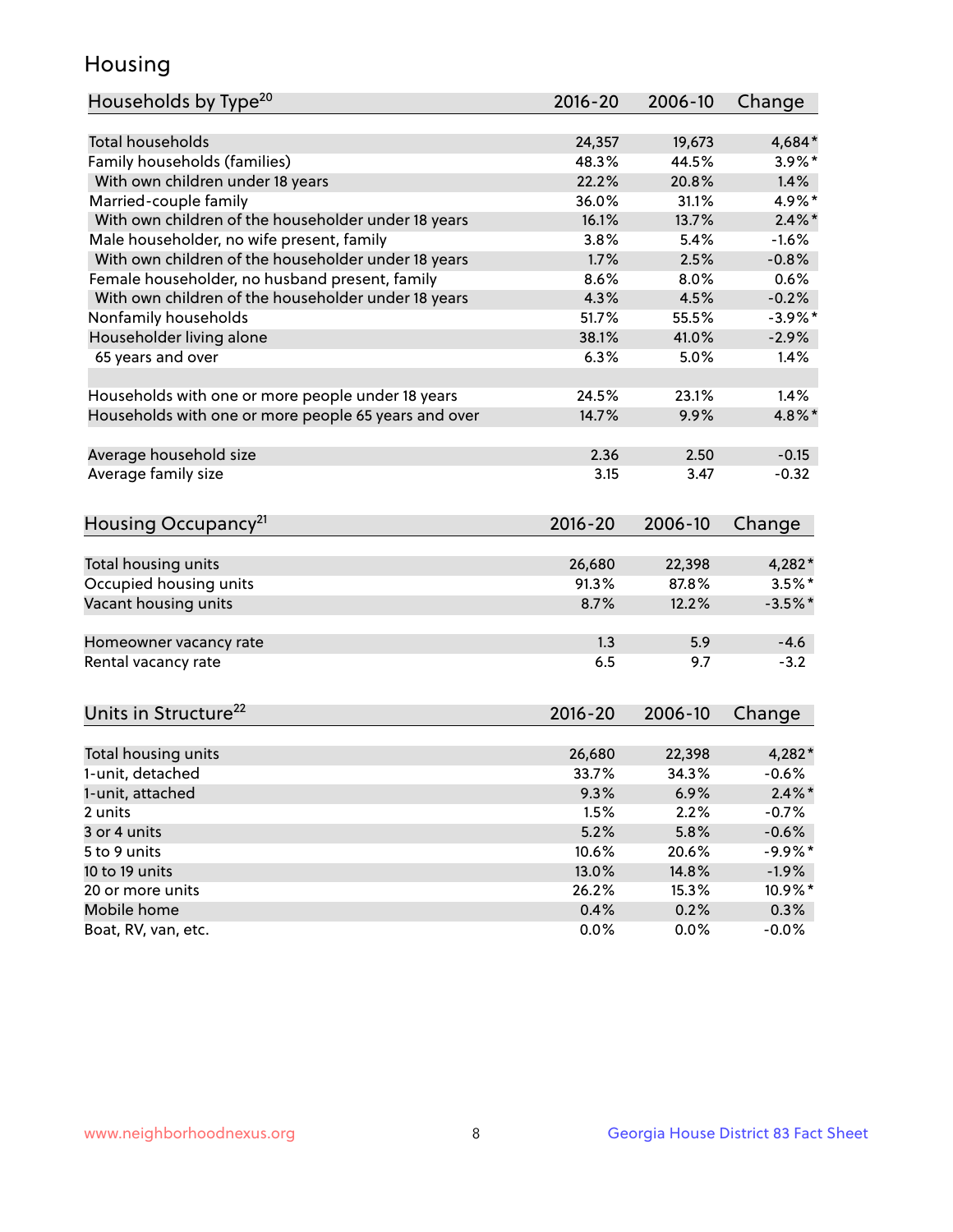## Housing, Continued...

| Year Structure Built <sup>23</sup>             | 2016-20     | 2006-10 | Change      |
|------------------------------------------------|-------------|---------|-------------|
| Total housing units                            | 26,680      | 22,398  | 4,282*      |
| Built 2014 or later                            | 8.0%        | (X)     | (X)         |
| Built 2010 to 2013                             | 5.3%        | (X)     | (X)         |
| Built 2000 to 2009                             | 17.8%       | 16.3%   | 1.5%        |
| Built 1990 to 1999                             | 18.7%       | 15.9%   | $2.8\%$ *   |
| Built 1980 to 1989                             | 10.8%       | 17.7%   | $-6.8\%$ *  |
| Built 1970 to 1979                             | 12.5%       | 13.8%   | $-1.3%$     |
| Built 1960 to 1969                             | 13.0%       | 15.7%   | $-2.7%$ *   |
| Built 1950 to 1959                             | 10.8%       | 14.9%   | $-4.1\%$ *  |
| Built 1940 to 1949                             | 2.2%        | 4.2%    | $-2.0\%$ *  |
| Built 1939 or earlier                          | 0.8%        | 1.4%    | $-0.7%$     |
|                                                |             |         |             |
| Housing Tenure <sup>24</sup>                   | $2016 - 20$ | 2006-10 | Change      |
| Occupied housing units                         | 24,357      | 19,673  | 4,684*      |
| Owner-occupied                                 | 42.2%       | 37.8%   | 4.4%*       |
| Renter-occupied                                | 57.8%       | 62.2%   | $-4.4\%$ *  |
| Average household size of owner-occupied unit  | 2.24        | 2.09    | $0.15*$     |
| Average household size of renter-occupied unit | 2.44        | 2.75    | $-0.31*$    |
| Residence 1 Year Ago <sup>25</sup>             | $2016 - 20$ | 2006-10 | Change      |
| Population 1 year and over                     | 56,934      | 49,142  | 7,792*      |
| Same house                                     | 83.7%       | 73.6%   | 10.1%*      |
| Different house in the U.S.                    | 15.3%       | 24.8%   | $-9.5%$ *   |
| Same county                                    | 7.0%        | 11.2%   | $-4.2%$ *   |
| Different county                               | 8.4%        | 13.6%   | $-5.3\%$ *  |
| Same state                                     | 5.7%        | 10.7%   | $-4.9%$ *   |
| Different state                                | 2.6%        | 3.0%    | $-0.3%$     |
| Abroad                                         | 1.0%        | 1.6%    | $-0.6%$     |
| Value of Housing Unit <sup>26</sup>            | $2016 - 20$ | 2006-10 | Change      |
|                                                |             |         |             |
| Owner-occupied units                           | 10,289      | 7,443   | 2,846*      |
| Less than \$50,000                             | 0.4%        | 0.4%    | $-0.1%$     |
| \$50,000 to \$99,999                           | 0.3%        | 2.3%    | $-2.0%$     |
| \$100,000 to \$149,999                         | 2.3%        | 5.3%    | $-3.0%$     |
| \$150,000 to \$199,999                         | 3.6%        | 10.1%   | $-6.5%$     |
| \$200,000 to \$299,999                         | 16.9%       | 28.6%   | $-11.7\%$ * |
| \$300,000 to \$499,999                         | 34.5%       | 31.7%   | 2.7%        |
| \$500,000 to \$999,999                         | 35.4%       | 17.7%   | 17.7%*      |
| \$1,000,000 or more                            | 6.7%        | 3.8%    | 2.9%        |
| Median (dollars)                               | 447,417     | 318,068 | 129,349*    |
| Mortgage Status <sup>27</sup>                  | $2016 - 20$ | 2006-10 | Change      |
| Owner-occupied units                           | 10,289      | 7,443   | 2,846*      |
| Housing units with a mortgage                  | 78.1%       | 81.0%   | $-2.9%$     |
| Housing units without a mortgage               | 21.9%       | 19.0%   | 2.9%        |
|                                                |             |         |             |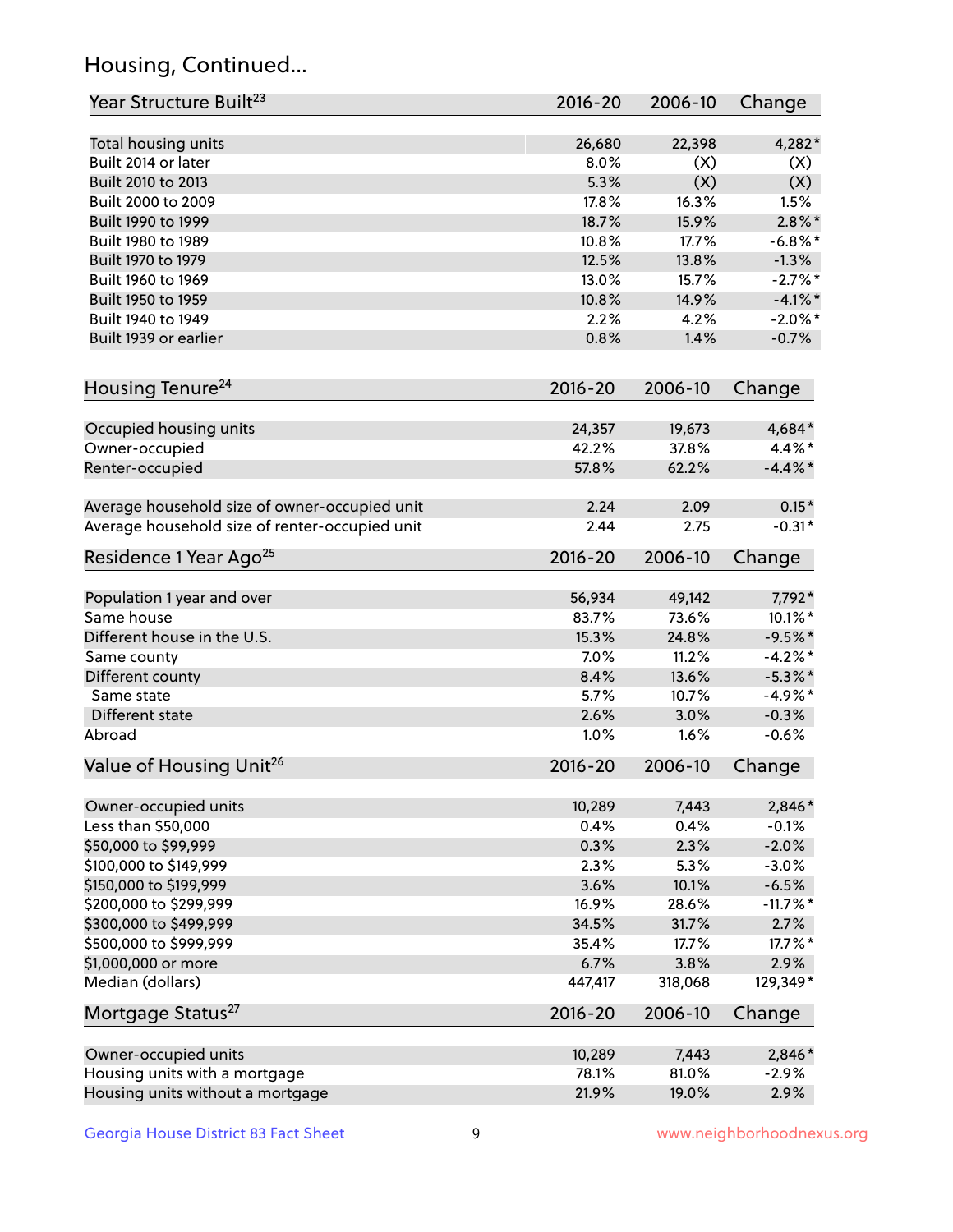## Housing, Continued...

| Selected Monthly Owner Costs <sup>28</sup>                                            | 2016-20     | 2006-10 | Change     |
|---------------------------------------------------------------------------------------|-------------|---------|------------|
| Housing units with a mortgage                                                         | 8,030       | 6,028   | $2,002*$   |
| Less than \$300                                                                       | 0.0%        | 0.1%    | $-0.1%$    |
| \$300 to \$499                                                                        | 0.9%        | 0.0%    | 0.8%       |
| \$500 to \$999                                                                        | 2.3%        | 5.0%    | $-2.6%$    |
| \$1,000 to \$1,499                                                                    | 9.1%        | 19.6%   | $-10.5%$ * |
| \$1,500 to \$1,999                                                                    | 22.5%       | 22.6%   | $-0.1%$    |
| \$2,000 to \$2,999                                                                    | 33.4%       | 29.1%   | 4.3%       |
| \$3,000 or more                                                                       | 31.8%       | 23.6%   | $8.1\%$ *  |
| Median (dollars)                                                                      | 2,380       | 2,083   | 297*       |
| Housing units without a mortgage                                                      | 2,258       | 1,415   | 843*       |
| Less than \$150                                                                       | 0.0%        | 0.0%    | 0.0%       |
| \$150 to \$249                                                                        | 1.2%        | 5.9%    | $-4.7%$    |
| \$250 to \$349                                                                        | 10.0%       | 8.4%    | 1.5%       |
| \$350 to \$499                                                                        | 13.6%       | 29.7%   | $-16.1%$   |
| \$500 to \$699                                                                        | 19.2%       | 26.6%   | $-7.4%$    |
| \$700 or more                                                                         | 56.0%       | 29.3%   | 26.7%      |
| Median (dollars)                                                                      | 780         | 549     | $231*$     |
| Selected Monthly Owner Costs as a Percentage of<br>Household Income <sup>29</sup>     | $2016 - 20$ | 2006-10 | Change     |
| Housing units with a mortgage (excluding units where<br>SMOCAPI cannot be computed)   | 7,989       | 5,985   | $2,004*$   |
| Less than 20.0 percent                                                                | 52.3%       | 36.1%   | 16.2%*     |
| 20.0 to 24.9 percent                                                                  | 13.9%       | 16.3%   | $-2.4%$    |
| 25.0 to 29.9 percent                                                                  | 11.4%       | 14.5%   | $-3.1%$    |
| 30.0 to 34.9 percent                                                                  | 7.4%        | 9.1%    | $-1.8%$    |
| 35.0 percent or more                                                                  | 15.1%       | 24.0%   | $-9.0%$    |
| Not computed                                                                          | 41          | 43      | $-2$       |
| Housing unit without a mortgage (excluding units where<br>SMOCAPI cannot be computed) | 2,177       | 1,401   | 777        |
| Less than 10.0 percent                                                                | 51.9%       | 32.9%   | 18.9%      |
| 10.0 to 14.9 percent                                                                  | 22.4%       | 25.6%   | $-3.2%$    |
| 15.0 to 19.9 percent                                                                  | 7.8%        | 11.2%   | $-3.3%$    |
| 20.0 to 24.9 percent                                                                  | 6.4%        | 5.9%    | 0.6%       |
| 25.0 to 29.9 percent                                                                  | 2.7%        | 3.9%    | $-1.2%$    |
| 30.0 to 34.9 percent                                                                  | 1.5%        | 7.9%    | $-6.5%$    |
| 35.0 percent or more                                                                  | 7.3%        | 12.6%   | $-5.3%$    |
| Not computed                                                                          | 81          | 14      | 66         |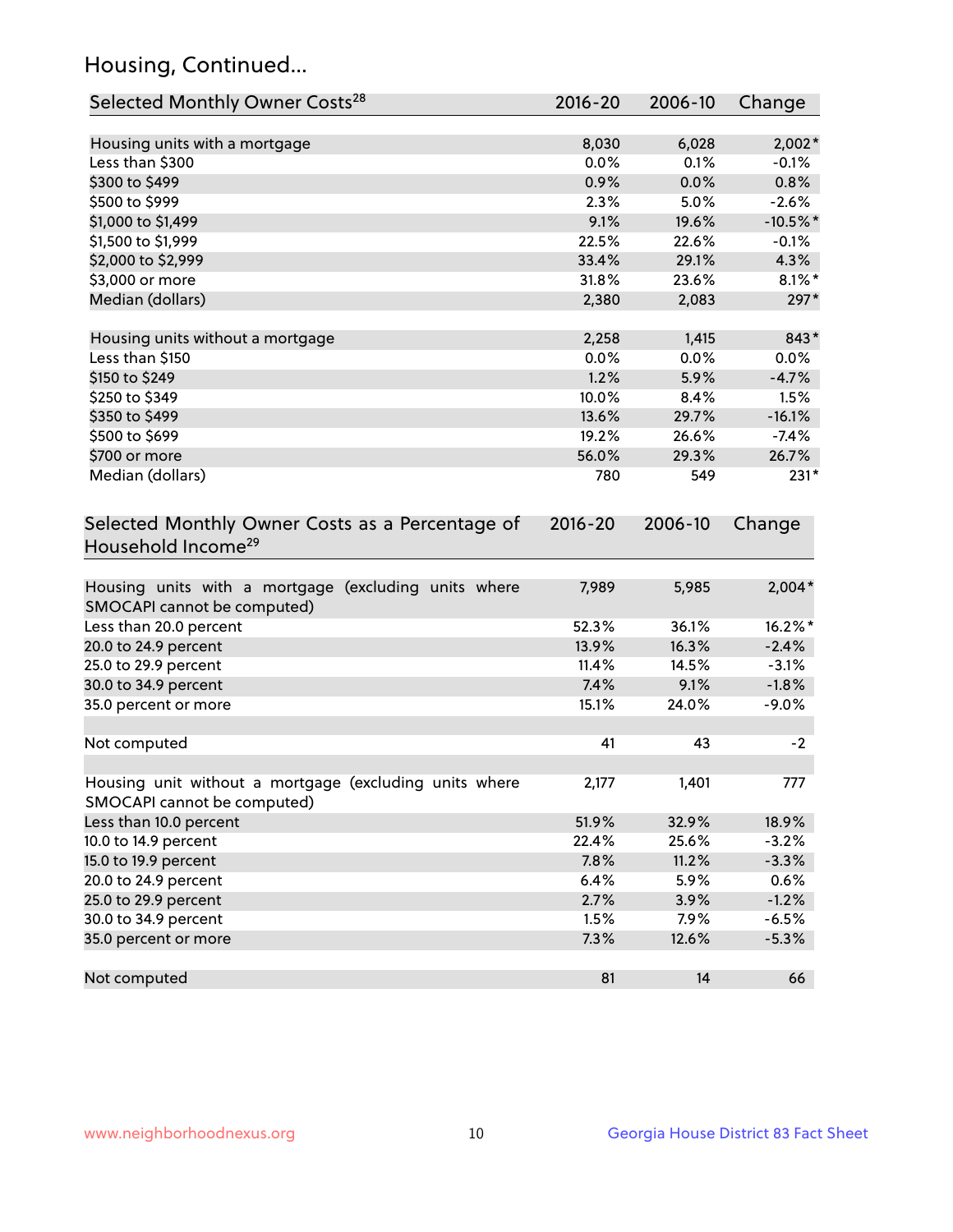## Housing, Continued...

| Gross Rent <sup>30</sup>   | 2016-20 | 2006-10 | Change      |
|----------------------------|---------|---------|-------------|
|                            |         |         |             |
| Occupied units paying rent | 13,909  | 12,083  | $1,826*$    |
| Less than \$200            | 0.5%    | 1.0%    | $-0.4%$     |
| \$200 to \$499             | 2.9%    | 3.3%    | $-0.4%$     |
| \$500 to \$749             | 2.0%    | 12.8%   | $-10.8\%$ * |
| \$750 to \$999             | 7.2%    | 38.7%   | $-31.5%$ *  |
| \$1,000 to \$1,499         | 45.8%   | 36.2%   | $9.5%$ *    |
| \$1,500 to \$1,999         | 30.7%   | 5.7%    | 25.0%*      |
| \$2,000 or more            | 10.8%   | 2.2%    | $8.6\%$ *   |
| Median (dollars)           | 1,419   | 1,160   | 258*        |
|                            |         |         |             |
| No rent paid               | 159     | 147     | 12          |

| Gross Rent as a Percentage of Household Income <sup>31</sup>                   | $2016 - 20$ | 2006-10 | Change     |
|--------------------------------------------------------------------------------|-------------|---------|------------|
|                                                                                |             |         |            |
| Occupied units paying rent (excluding units where GRAPI<br>cannot be computed) | 13,526      | 11,563  | $1,963*$   |
| Less than 15.0 percent                                                         | 12.6%       | 11.8%   | 0.8%       |
| 15.0 to 19.9 percent                                                           | 14.5%       | 12.7%   | 1.8%       |
| 20.0 to 24.9 percent                                                           | 15.0%       | 14.3%   | 0.6%       |
| 25.0 to 29.9 percent                                                           | 11.6%       | 15.6%   | $-4.0\%$ * |
| 30.0 to 34.9 percent                                                           | 9.7%        | $8.8\%$ | 0.9%       |
| 35.0 percent or more                                                           | 36.6%       | 36.7%   | $-0.2%$    |
| Not computed                                                                   | 542         | 667     | $-125$     |

## Transportation

| Commuting to Work <sup>32</sup>           | 2016-20 | 2006-10 | Change     |
|-------------------------------------------|---------|---------|------------|
|                                           |         |         |            |
| Workers 16 years and over                 | 35,307  | 28,916  | $6,391*$   |
| Car, truck, or van - drove alone          | 63.9%   | 58.7%   | 5.2%       |
| Car, truck, or van - carpooled            | 13.4%   | 14.8%   | $-1.3%$    |
| Public transportation (excluding taxicab) | 8.6%    | 11.5%   | $-2.8%$    |
| Walked                                    | 1.1%    | 3.9%    | $-2.9\%$ * |
| Other means                               | $1.3\%$ | 5.2%    | $-3.9\%$ * |
| Worked at home                            | 11.7%   | 5.9%    | $5.8\%$ *  |
|                                           |         |         |            |
| Mean travel time to work (minutes)        | 26.7    | 27.8    | $-1.1$     |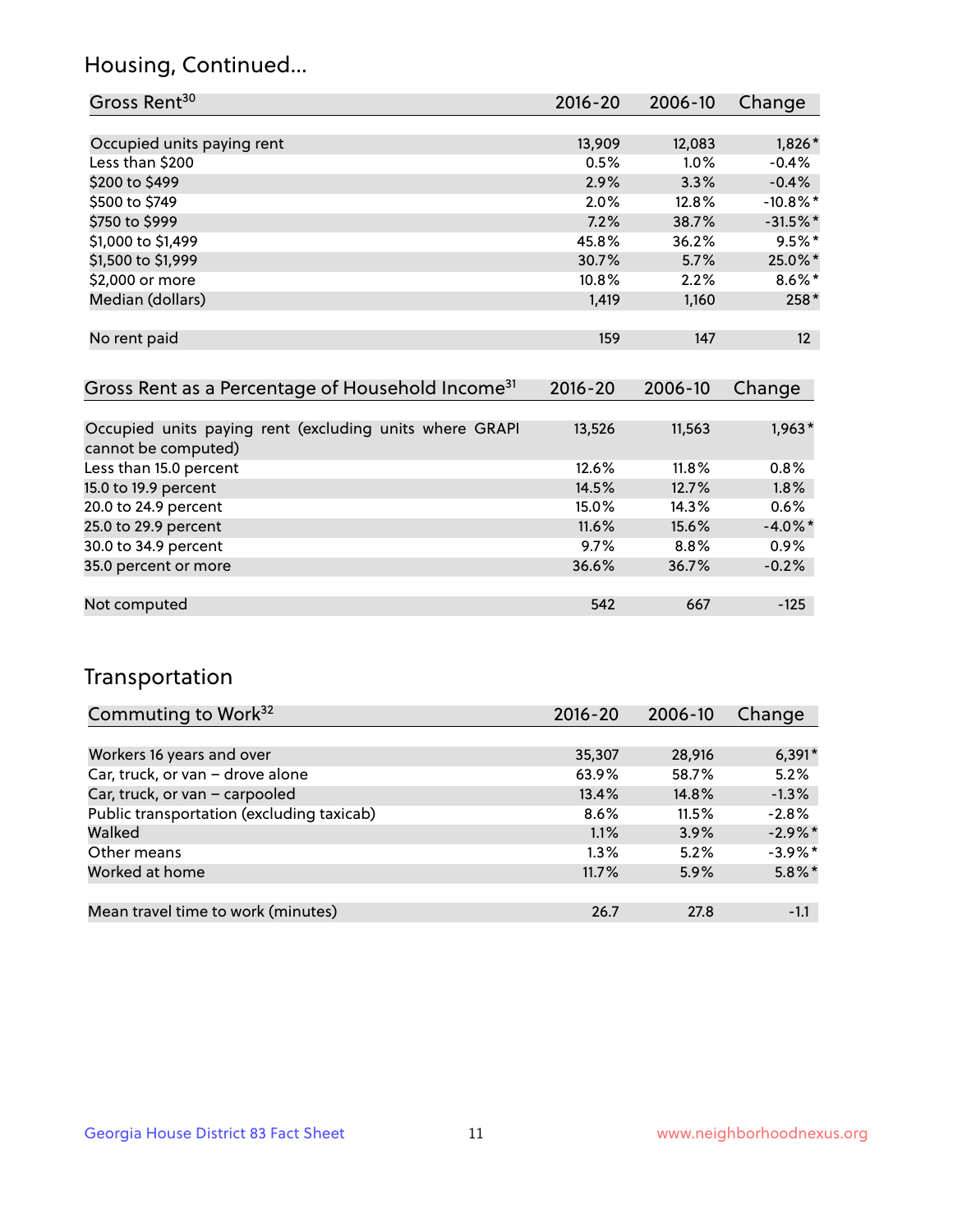## Transportation, Continued...

| Vehicles Available <sup>33</sup> | $2016 - 20$ | 2006-10 | Change     |
|----------------------------------|-------------|---------|------------|
|                                  |             |         |            |
| Occupied housing units           | 24,357      | 19.673  | $4,684*$   |
| No vehicles available            | 9.5%        | 13.8%   | $-4.3\%$ * |
| 1 vehicle available              | 42.2%       | 44.5%   | $-2.3%$    |
| 2 vehicles available             | 39.6%       | 34.5%   | $5.0\%$ *  |
| 3 or more vehicles available     | 8.7%        | 7.2%    | 1.5%       |

#### Health

| Health Insurance coverage <sup>34</sup>                 | 2016-20 |
|---------------------------------------------------------|---------|
|                                                         |         |
| Civilian Noninstitutionalized Population                | 57,894  |
| With health insurance coverage                          | 79.5%   |
| With private health insurance coverage                  | 64.7%   |
| With public health coverage                             | 19.0%   |
| No health insurance coverage                            | 20.5%   |
| Civilian Noninstitutionalized Population Under 19 years | 12,963  |
| No health insurance coverage                            | 13.6%   |
| Civilian Noninstitutionalized Population 19 to 64 years | 40,138  |
| In labor force:                                         | 35,495  |
| Employed:                                               | 34,614  |
| With health insurance coverage                          | 76.4%   |
| With private health insurance coverage                  | 75.2%   |
| With public coverage                                    | 1.6%    |
| No health insurance coverage                            | 23.6%   |
| Unemployed:                                             | 882     |
| With health insurance coverage                          | 55.7%   |
| With private health insurance coverage                  | 33.5%   |
| With public coverage                                    | 23.2%   |
| No health insurance coverage                            | 44.3%   |
| Not in labor force:                                     | 4,642   |
| With health insurance coverage                          | 69.7%   |
| With private health insurance coverage                  | 59.9%   |
| With public coverage                                    | 13.0%   |
| No health insurance coverage                            | 30.3%   |